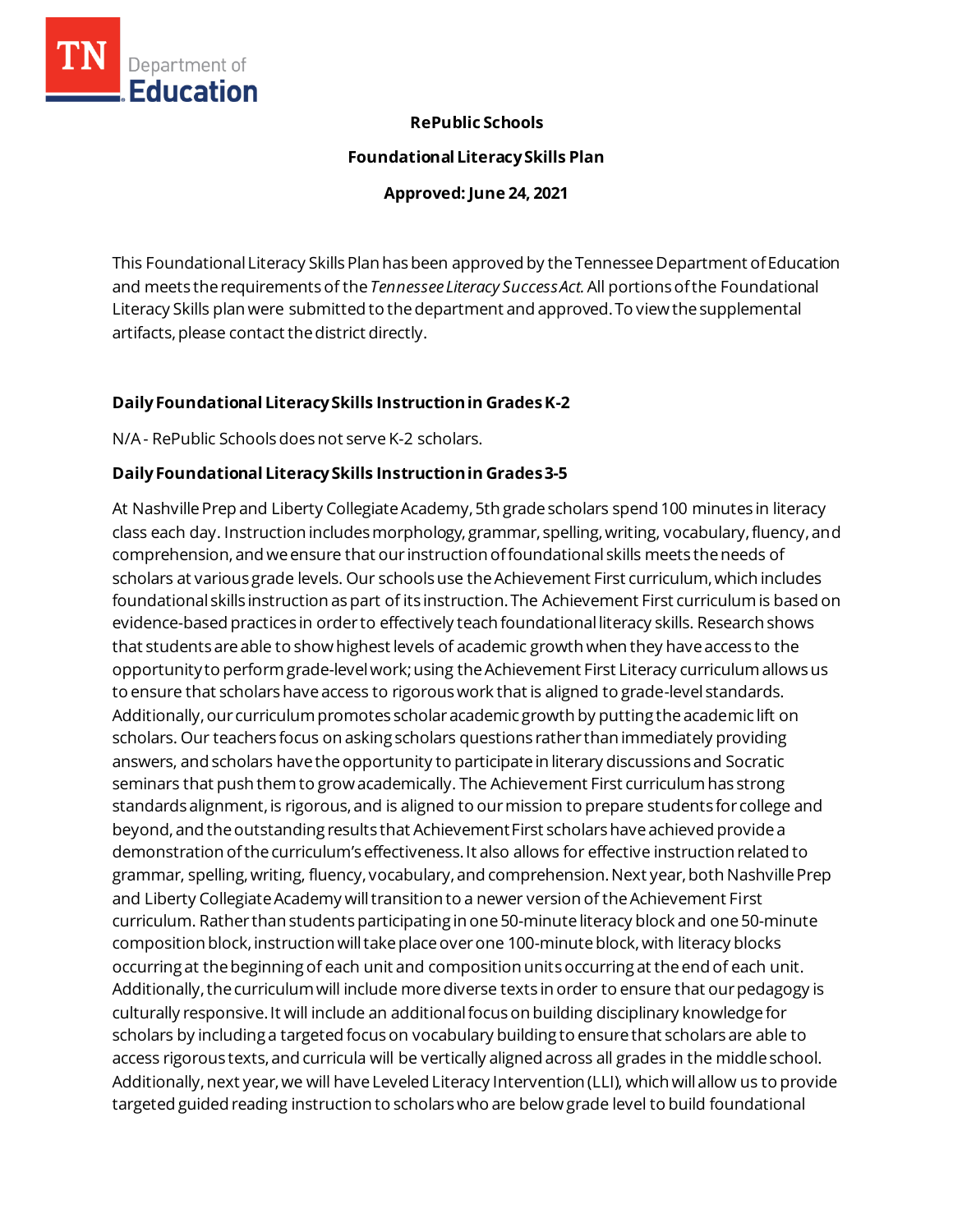literacy skills. For scholars who are already on grade level, we will continue our practice of ensuring that scholars have access to opportunities to independently read books that are at or above their reading level. To support these practices, for next year, we have hired two reading interventionists per campus to work solely with scholars who need reading support and who do not currently have IEPs (and therefore do not receive specific services from Student Supports Teachers). We have also purchased MAP Skills, a computer-based product that reinforces phonics and reading skills and provides students with support that is aligned to students' RIT scores from MAP tests. To support foundational skills instruction, we use evidence-based supports including Fastbridge Learning and EasyCBM. Both Fastbridge and EasyCBM allow teachers to screen for foundational literacy skills. Information gleaned from screening processes provides teachers with important data regarding which scholars may need additional supports in developing and mastering foundational skills.

## **Approved Instructional Materialsfor Grades K-2**

N/A

## **Approved Instructional Materials for Grades 3-5**

Approved waiver for other materials

#### **AdditionalInformation about Instructional Materials**

At Nashville Prep and Liberty Collegiate Academy, we use the Achievement First curriculum for our instructional materials.

# **Universal Reading Screener for Grades K-5. This screener complies with RTI<sup>2</sup>and Say Dyslexia requirements.**

At both Nashville Prep and Liberty Collegiate Academy, we use the NWEA MAP Reading Assessment as our universal screener. This assessment is given three times each year: in August, in December, and in May. We also screen for reading skills using EasyCBM and Fastbridge Learning. We also use the Orton-Gillingham as a dyslexia screener.

#### **Intervention Structure and Supports**

At Liberty Collegiate Academy and Nashville Prep, we use the evidence-based curriculum Leveled Literacy Instruction to identify and support students who struggle with reading. Using this curriculum, scholars are evaluated every few weeks, and groups based on reading level are flexible. When a student is not showing adequate progress, we intervene by changing the frequency, duration, and the material itself. When the data deems it necessary, we also have used Orton-Gillingham as a Tier III intervention to support struggling readers. Additionally, the Fountas & Pinnell (F&P) Benchmark Assessment to scholars reading substantially below grade level, per the NWEA MAP. This test identifies a scholar's "just right" reading level based upon their reading comprehension and accuracy. While the Lexile band provided by NWEA MAP is helpful, it does not give a guided reading teacher enough information to know the specific interventions that are necessary to help a scholar grow. We therefore began administering and relying on the F&P because it tells a guided reading teacher precisely the issues to address in a guided reading intervention to ensure that the scholar is growing. NWEA MAP and F&P scores are used to determine placement in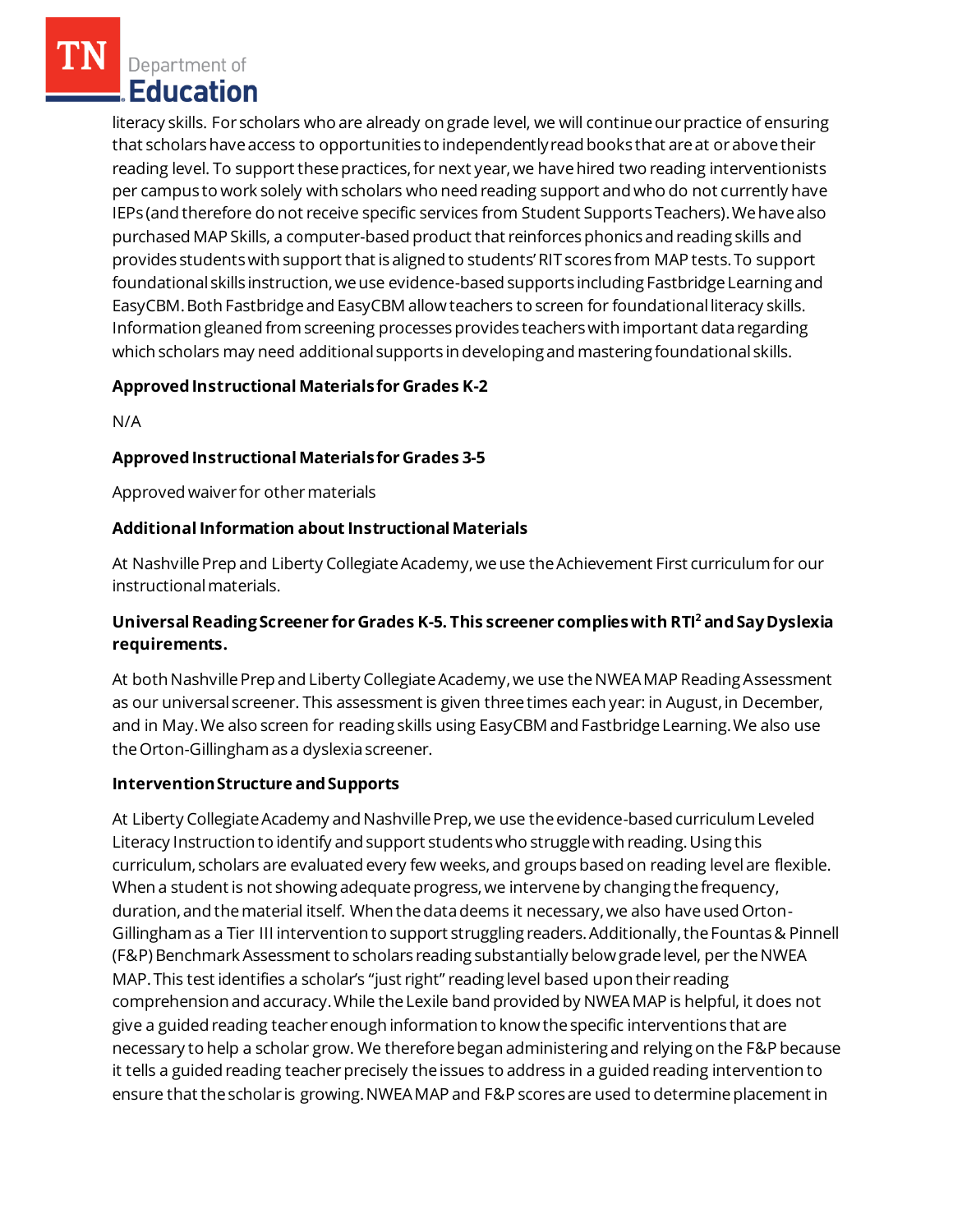intervention groups. At Nashville Prep and Liberty Collegiate Academy, all scholars participate in an intervention block which provides targeted instruction based on a scholar's level of academic achievement and reading fluency. Intervention schedules that are created for scholars are aligned with expectations outlined in the RTI2 manual and interventions are evidence-based and differentiated based by Tier II and III. Students participate in intervention 4 times per week for 50 minutes during each intervention block. Students who are identified as "at-risk" receive special support depending on their academic needs. For example, many "at-risk" scholars participate in read-aloud groups rather than independent reading groups. This provides scholars with extra support with fluency, decoding, and reading comprehension. Throughout these processes, we complete progress monitoring to ensure that we are frequently evaluating scholars' progress and whether or not our approaches need to change.

#### **Parent Notification Plan/HomeLiteracyReports**

There are several ways that we notify parents if their child is "at risk" for a significant reading deficiency. Our Nashville Prep and Liberty Collegiate Academy teachers are expected to maintain regular communication with parents and families. Teachers are expected to communicate with families on a bi-weekly basis, and reading performance information is incorporated into those calls. Additionally, we host quarterly Report Card Pick Up conversations with families that allow us to dive deeper into academic data and performance and goal set for the upcoming quarter. In these conversations, teachers review MAP scores with family members, which provides information regarding scholars' levels of academic performance and how their levels of growth compare to other scholars who are reading at similar levels. They also allow families and school staff members to work together to identify specific supports that the scholar might need at home or in school to support reading growth. We regularly communicate with families about the importance of reading and ways that they can support their scholar's reading growth at home. In our communication to families, we include specific information about no-cost activities and methods for families to support their scholars' reading growth; activities that we highlight include reading at home, using free library resources, and reviewing reading progress goals and reports. In addition to our regular communication with families, we host Literacy Night events to provide families with information about reading at home, questions to ask students when reading together to check for students' understanding, the importance of reading progress goals, activities that families can do together to promote a love of reading at home, and free books to support scholars' at-home reading. At our middle schools, we have communicated to our families an expectation that our scholars read 130 minutes each week to support reading growth. We track scholars' progress on this goal, and we communicate with families if scholars do not meet this goal. Additionally, we communicate with scholars' families if we identify through screening methods that scholars are "at-risk" or exhibiting reading deficiencies. We communicate this information after completing reading screeners to ensure that parents have access to this information in order to support their scholars' reading growth. Our 5th grade scholars receive written communication at minimum on an annual basis through the Home Literacy Report. We ensure that our communication consists of language that is "parent-friendly." We explain the meaning of scholars' scores so that parents are empowered to leverage this information in support of their scholars' growth, explaining existing skill gaps and the depth and extent of scholar need. We also discuss how we will be using this information to address scholar reading gaps both in the classroom and during targeted reading intervention. We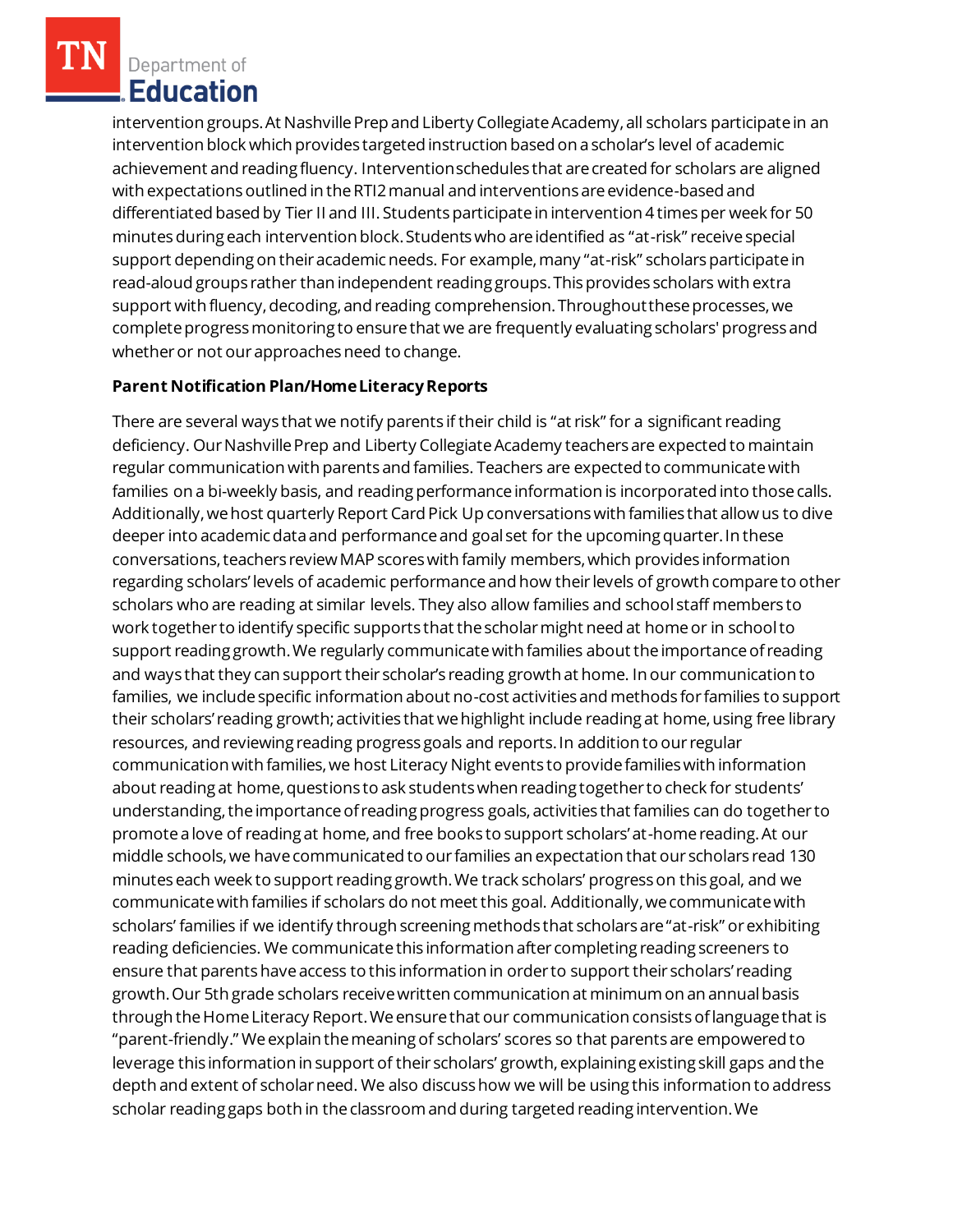communicate with families multiple times per year in order to make sure that families are informed about their scholar's progress. Once this communication is sent home to families, we regularly communicate with families about reading progress as a result of targeted intervention practices. If the scholar is not making sufficient reading growth, we adjust course as needed by modifying supports or potentially changing the scholar's intervention group.

## **Professional Development Plan**

All 5<sup>th</sup> grade teachers at RePublic will complete the Early Reading TN Training series that is approved by the TDOE as part of their professional development. Teachers will complete the Reading 360 coursework asynchronously between August 2021 and December 2021.

At RePublic, we regularly provide teachers with professional development on literacy foundational skills. Each summer, teachers participate in three weeks of professional development to prepare them for the upcoming school year, which includes content-focused development regarding foundational skills. All 5th grade teachers receive development on foundational skills. Throughout the school year, professional development systems are maintained in several ways. First, teachers participate in weekly professional development which includes literacy content development. They also receive development in day-long professional development days which happen several times throughout the year. Finally, they are coached and developed through regular meetings with the Assistant Principal who manages their work. In development meetings, Assistant Principals and teachers have the opportunity to intellectually prepare lessons, focusing on how they can effectively build foundational literacy skills, including phonics and fluency, throughout the lesson. The Achievement First curriculum provides a strong foundation for lessons that develop these skills in students; Intellectual Preparation processes between teachers and Assistant Principals allow teachers to ensure that they are most effectively delivering this instruction. Our participation in the Achievement First Navigator Program allows our network access to skilled coaches that have a track record of success in supporting districts with implementing high-quality and rigorous academic experiences to students. Coaches observe teachers and provide feedback to RePublic instructional leaders on a weekly basis, allowing for data-driven implementation of our literacy curriculum that enables us to best serve our students. Within Literacy, teachers are required to demonstrate knowledge and competency according to established development arcs and rubrics. Using established Navigator Arcs, our teacher development focuses on four "Arcs" of the year that provide strategic development opportunities to teachers throughout the year. All teachers must reach "proficient" benchmarks by the end of the year. The major competencies outlined in the teacher development arcs include: setting a strong classroom environment, preserving independent reading, giving differentiated scholar feedback on work, and leading scholar discussion. Throughout all of these arcs, teachers' levels of knowledge and competency are measured by evaluating student growth and achievement, including scholars' mastery of foundational reading skills as measured by quiz and test data. In addition to scoring at a "proficient" level on Navigator Arcs, teachers are required to be proficient on the RePublic Teacher Rubric, which is research-based. The RePublic Teacher Rubric focuses on ensuring that teachers are providing scholars with academic opportunities that are rigorous, that scholars are focused in class, that scholars are invested in their work, that scholars are doing the academic heavy lifting in class, and that students have the opportunity to improve their work using clear, actionable feedback from teachers. Throughout the